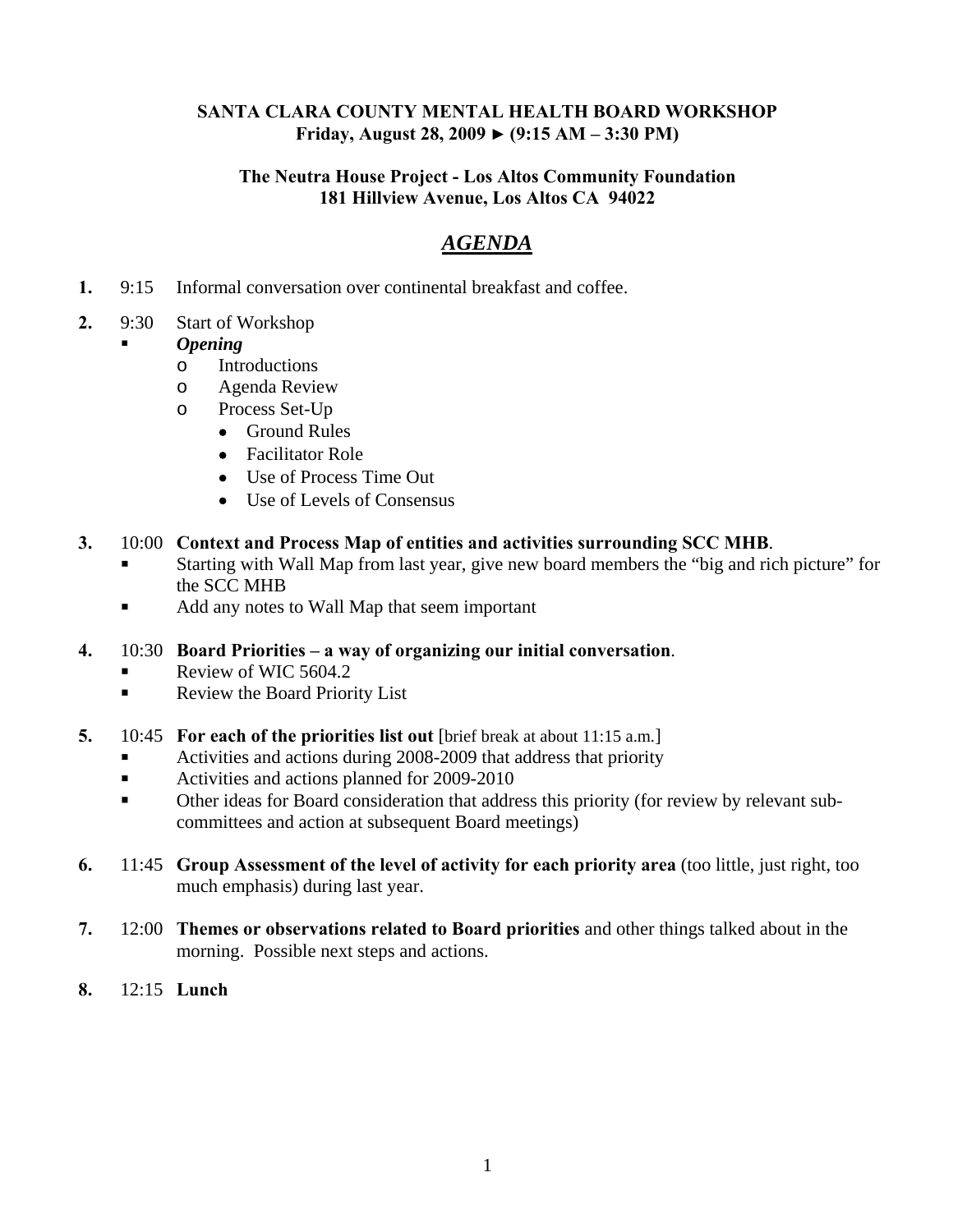- **9.** 12:45 **Conversation with Judy Schutzman from San Mateo County Mental Health Board**
	- We'll be joined by Judy Schutzman, Chair of the San Mateo County Mental Health Board who will go over some of the ideas of the SMC MHB that address our priorities and mandates and any different priorities they've adopted and how they've approached them.
	- Conversation to identify any ideas from this conversation that board members would like the SCC MHB to explore as follow up to this workshop.
- **10.** 1:30 **Topics that Board members would like to explore** during the 2009-2010 year that have not yet been noted. (Brainstorm rules – critiques suspended). Talk about each topic long enough to understand what it is about. Conclude with a review of WIC that relates it to Judy's comments.
- **11.** 2:00 **What (including things not done now) do we expect of ourselves as the SCC Mental Health Board** related to how we work together as a Board and how we work with the Department of Mental Health.
	- Brainstorm (critiques suspended) comments and ideas into a wall chart
	- Look for patterns and organize the ideas onto a second wall chart
- **12.** 2:45 **Next Steps** how do we take the ideas we've explored and move them forward
- **13.** 3:15 **Reflection on the Workshop** like-about's and do-differently's
- **14.** 3:30 **Adjourn**

## **Overall Priorities of the SCC Mental Health Board**

(Agreed to by the SCC Mental Health Board in 2004):

- 1. Act as a forum for clients, families and other constituents about the needs and quality of services for the mentally ill.
- 2. Work with the director and the staff of the Mental Health Department as an advisor to provide input for planning programs and budgets prior to final decisions.
- 3. Provide to the Board of Supervisors an annual report of the Department of Mental Health. Communicate to the Board of Supervisors as necessary in an on-going dialogue. Make specific recommendations to assist the Board of Supervisors in making decisions concerning mental health services.
- 4. Collect, review, and evaluate information about delivery of care for the mentally ill provided by the Mental Health Department in order to understand and evaluate services to clients that promote recovery, maintenance and return to the community.
- 5. Promote outreach and education about mental health services
- 6. As informed stakeholders, communicate pertinent information leading to desired public policy outcomes at local, state and federal levels.
- 7. Gain an understanding of the etiology, diagnosis, treatment and advancements in the field of mental health.
- 8. Recognize people and organizations that have contributed to mental health.